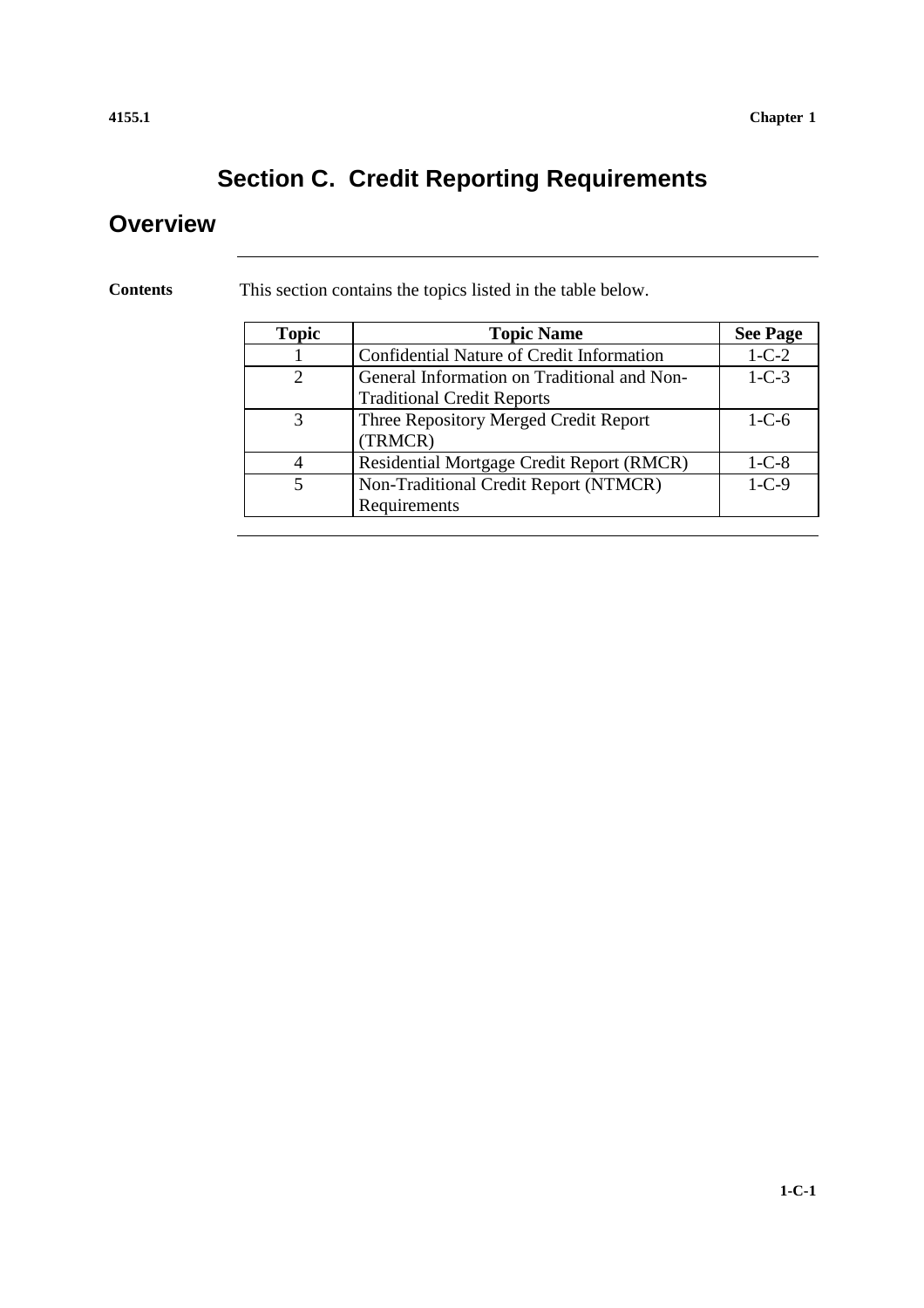## **1. Confidential Nature of Credit Information**

| <b>Change Date</b>                                                                            | October 18, 2010                                                                                                                                                                                                                                                                |
|-----------------------------------------------------------------------------------------------|---------------------------------------------------------------------------------------------------------------------------------------------------------------------------------------------------------------------------------------------------------------------------------|
| 4155.1 1.C.1.a<br>Confidentiality<br><b>Policy for</b><br><b>Credit</b><br><b>Information</b> | Lenders must not divulge sources of credit information, except as required by<br>a contract or by law. All personnel with access to credit information must<br>ensure that the use and disclosure of information from a credit report<br>complies with                          |
|                                                                                               | • Title VIII of the Civil Rights Act of 1968<br>• the Fair Credit Reporting Act, Public Law 91-508<br>• the Privacy Act, Public Law 93-579<br>• the Financial Privacy Act, Public Law 95-630, and<br>• the Equal Credit Opportunity Act, Public Law 94-239 and 12 CFR Part 202. |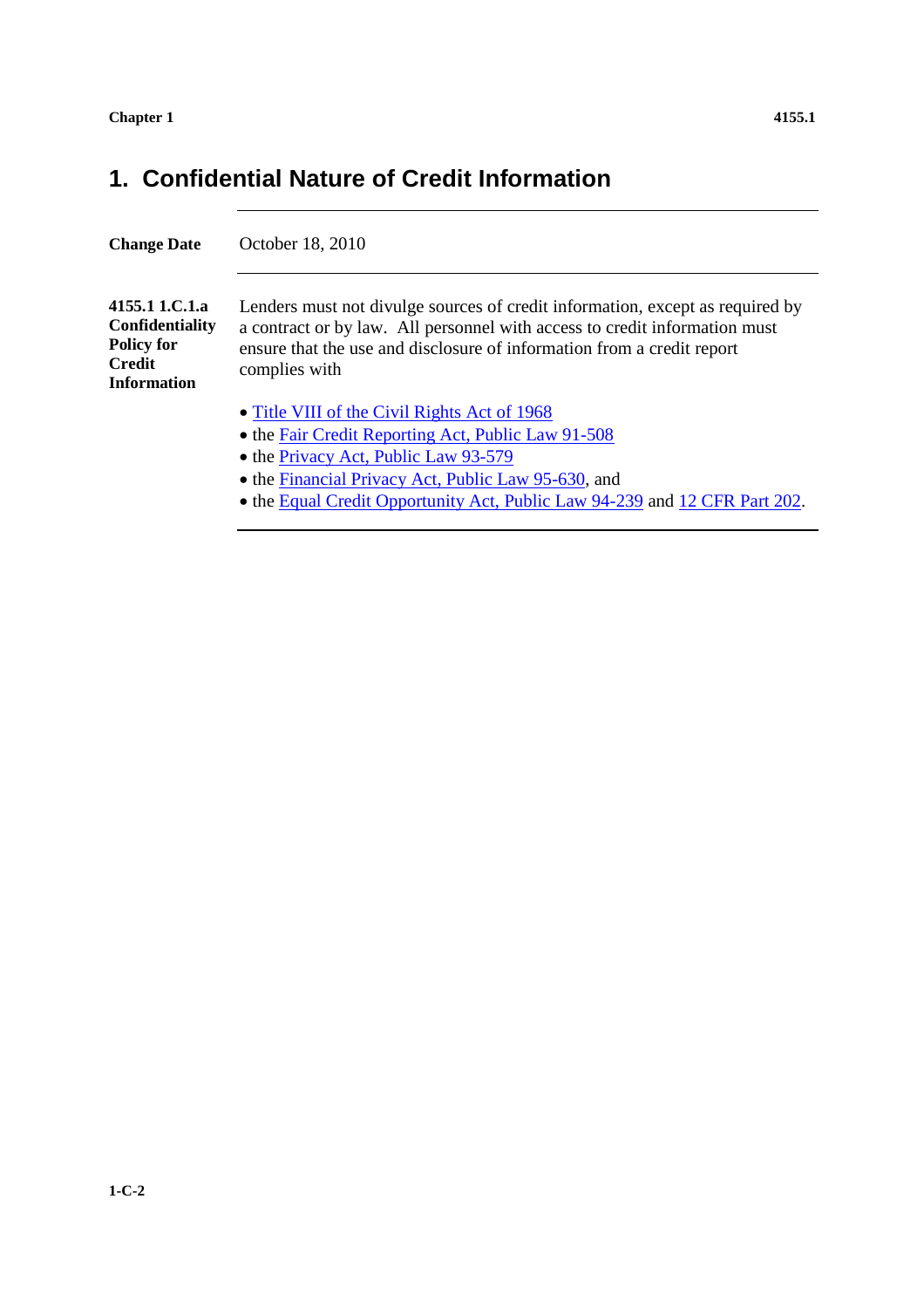## **2. General Information on Traditional and Non-Traditional Credit Reports**

| <b>Introduction</b>                                                             | This topic contains general information on traditional and non-traditional<br>credit reports, including                                                                                                                                                                                                                        |
|---------------------------------------------------------------------------------|--------------------------------------------------------------------------------------------------------------------------------------------------------------------------------------------------------------------------------------------------------------------------------------------------------------------------------|
|                                                                                 | • required credit report information<br>• types of traditional credit reports<br>• purpose and use of non-traditional credit reports<br>• developing credit information, and<br>• credit report retention and discrepancy reconciliation, and<br>• a reference for use of truncated Social Security numbers on credit reports. |
| <b>Change Date</b>                                                              | October 18, 2010                                                                                                                                                                                                                                                                                                               |
| 4155.1 1.C.2.a<br><b>Required</b><br><b>Credit Report</b><br><b>Information</b> | A credit report submitted with a loan application must contain all credit<br>information available in the accessed repositories. Additionally, for each<br>borrower responsible for the debt, the report must contain all of the<br>information available in the credit repositories pertaining to                             |
|                                                                                 | $\bullet$ credit<br>• residence history, and<br>• public records information.                                                                                                                                                                                                                                                  |
|                                                                                 | <i>Note</i> : One report is required for each borrower. The lender may obtain a<br>joint report for individuals with joint accounts.                                                                                                                                                                                           |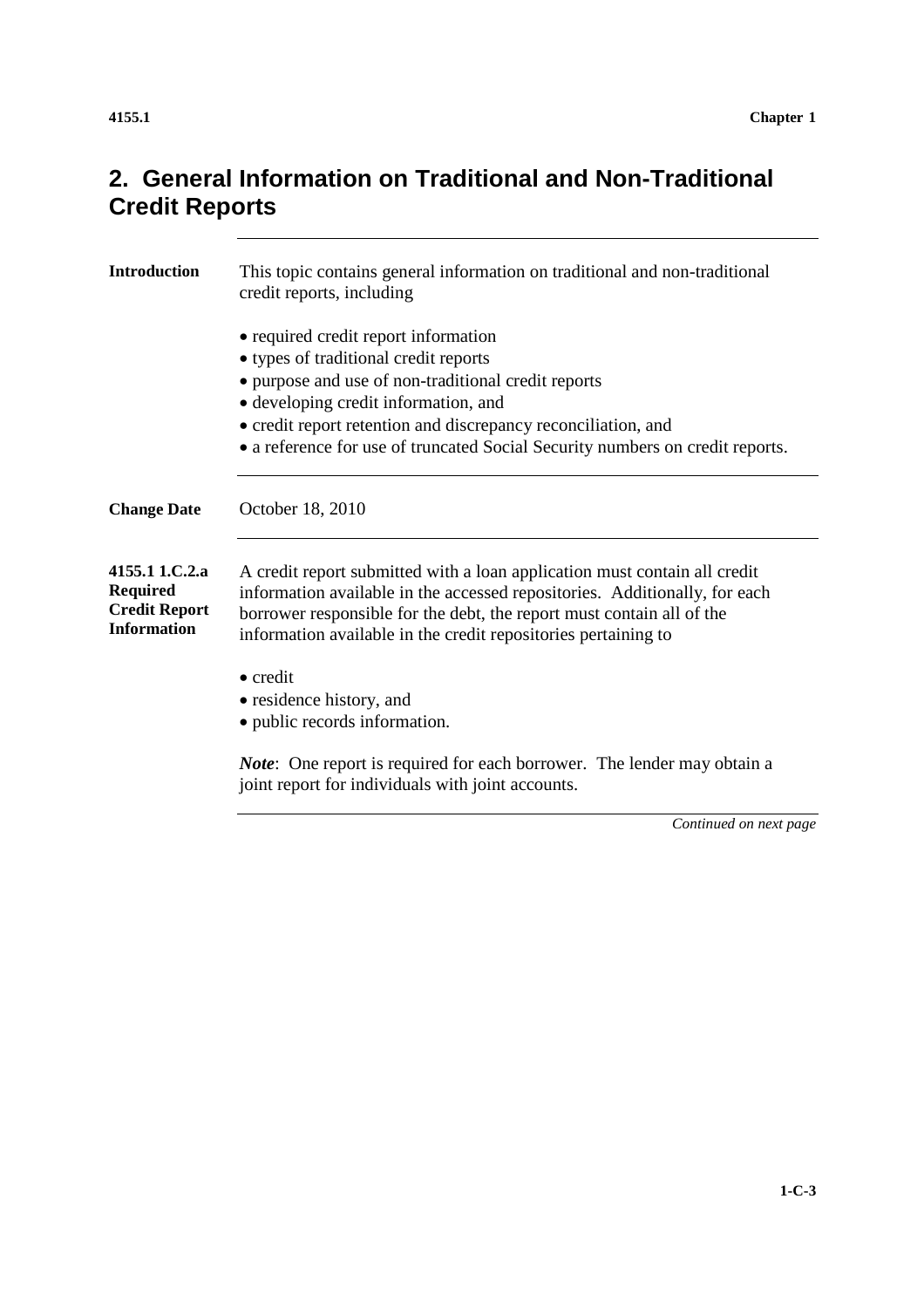**Chapter 1** 4155.1

## **2. General Information on Traditional and Non-Traditional Credit Reports,** Continued

| 4155.1 1.C.2.b<br><b>Types of</b>                                                                         | The two types of traditional credit reports are the                                                                                                                                                                                                                                                                                                                                       |
|-----------------------------------------------------------------------------------------------------------|-------------------------------------------------------------------------------------------------------------------------------------------------------------------------------------------------------------------------------------------------------------------------------------------------------------------------------------------------------------------------------------------|
| <b>Traditional</b><br><b>Credit Reports</b>                                                               | • three repository merged credit report, also known as a "tri-merged" credit<br>report (TRMCR), and<br>· Residential Mortgage Credit Report (RMCR).                                                                                                                                                                                                                                       |
|                                                                                                           | The minimum credit report that FHA requires is the TRMCR. When<br>required, the lender may also use an RMCR from an independent consumer-<br>reporting agency.                                                                                                                                                                                                                            |
|                                                                                                           | <b>Note:</b> An RMCR is required under the circumstances described in HUD<br>4155.1 1.C.4.a.                                                                                                                                                                                                                                                                                              |
|                                                                                                           | <b>References:</b> For more information on the<br>• TRMCR, see HUD 4155.1.C.3, and<br>• RMCR, see HUD 4155.1 1.C.4.                                                                                                                                                                                                                                                                       |
| 4155.1 1.C.2.c<br><b>Purpose and</b><br><b>Use of Non-</b><br><b>Traditional</b><br><b>Credit Reports</b> | A Non-Traditional Mortgage Credit Report (NTMCR) is<br>• designed to access the credit history of a borrower who do not have the<br>types of trade references that appear on a traditional credit report, and<br>• used either as a<br>- substitute for a TRMCR or an RMCR, or<br>- supplement to a traditional credit report that has an insufficient number of<br>trade items reported. |
|                                                                                                           | <b>Reference:</b> For more information on requirements for use of an NTMCR, see<br>HUD 4155.1 1.C.5.                                                                                                                                                                                                                                                                                      |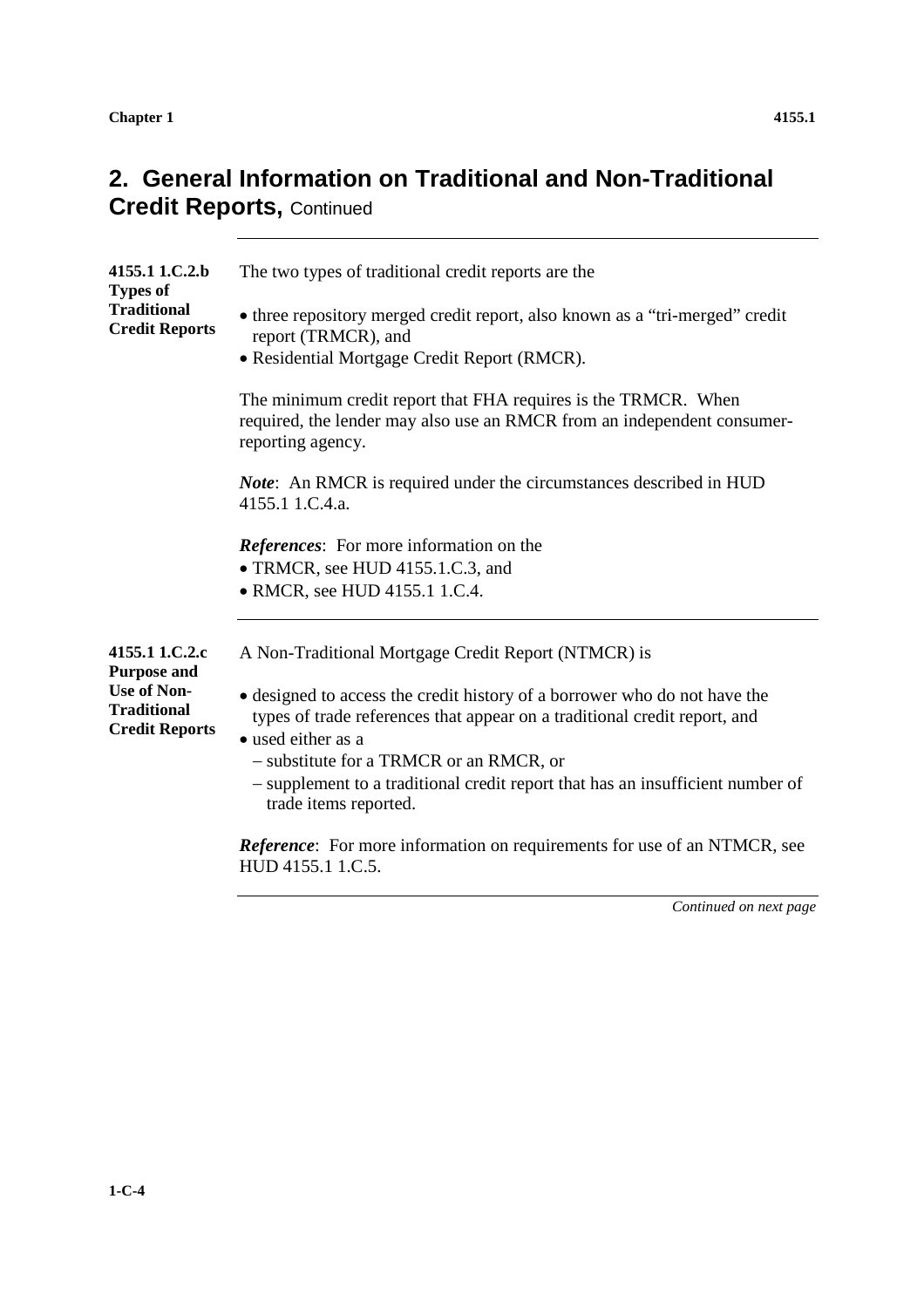| 4155.1 1.C.2.d<br><b>Developing</b><br><b>Credit</b><br><b>Information</b>                                                          | A lender must develop credit information separately for any open debt listed<br>on the loan application but not referenced in the credit report.<br>Accounts listed as "rate by mail only" or "need written authorization" require<br>separate written notification for traditional credit reports. |
|-------------------------------------------------------------------------------------------------------------------------------------|-----------------------------------------------------------------------------------------------------------------------------------------------------------------------------------------------------------------------------------------------------------------------------------------------------|
| 4155.1 1.C.2.e<br><b>Credit Report</b><br><b>Retention and</b><br><b>Discrepancy</b><br><b>Reconciliation</b>                       | The lender must<br>• retain copies of all credit reports<br>• document in writing an analysis of the reasons for any discrepancies<br>between credit reports, and<br>• reconcile inconsistencies if it receives any information that is not consistent<br>with information on a credit report.      |
| 4155.1 1.C.2.f<br>Use of<br><b>Truncated</b><br><b>Social Security</b><br><b>Numbers on</b><br><b>Credit Reports</b><br>(Reference) | For information on the use of truncated Social Security numbers on credit<br>reports, see HUD 4155.1 4.C.2.j.                                                                                                                                                                                       |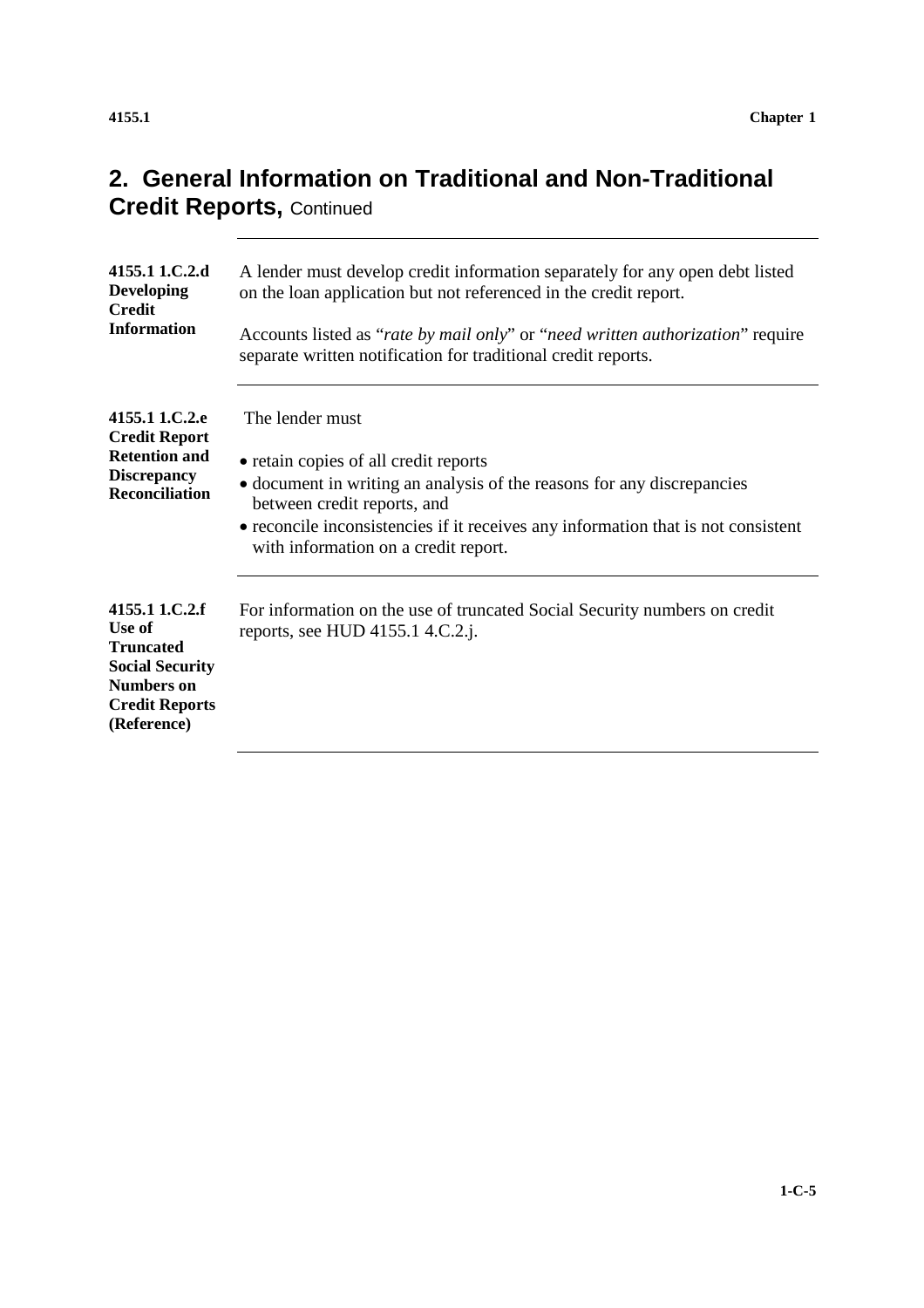## **3. Three Repository Merged Credit Report (TRMCR)**

| <b>Introduction</b>                                                    | This topic contains information on the three repository merged credit report<br>(TRMCR), including                                                                                                                                                                                              |
|------------------------------------------------------------------------|-------------------------------------------------------------------------------------------------------------------------------------------------------------------------------------------------------------------------------------------------------------------------------------------------|
|                                                                        | • methods of TRMCR submission<br>• required TRMCR format<br>• required demographic information, and<br>• required TRMCR borrower credit related information                                                                                                                                     |
| <b>Change Date</b>                                                     | October 18, 2010                                                                                                                                                                                                                                                                                |
| 4155.1 1.C.3.a<br><b>Methods of</b><br><b>TRMCR</b>                    | Three repository merged credit reports (TRMCRs) submitted by the lender<br>must be                                                                                                                                                                                                              |
| <b>Submission</b>                                                      | • originals, and<br>• either sent electronically and printed on the lender's printer, or<br>• delivered by the credit-reporting agency.                                                                                                                                                         |
| 4155.1 1.C.3.b<br><b>Required</b><br><b>TRMCR</b><br>Format            | The TRMCR must be in an easy to read and understandable format, and<br>should not require code translations.<br>Whiteouts, erasures, or alterations are <i>not</i> permitted.                                                                                                                   |
|                                                                        |                                                                                                                                                                                                                                                                                                 |
| 4155.1 1.C.3.c<br><b>Required</b><br>Demographic<br><b>Information</b> | The TRMCR must include the<br>• name of the company ordering the report<br>• name, address, and telephone number of the consumer-reporting agency<br>• name and SSN of each borrower, and<br>• primary repository from which any particular information was pulled, for<br>each account listed. |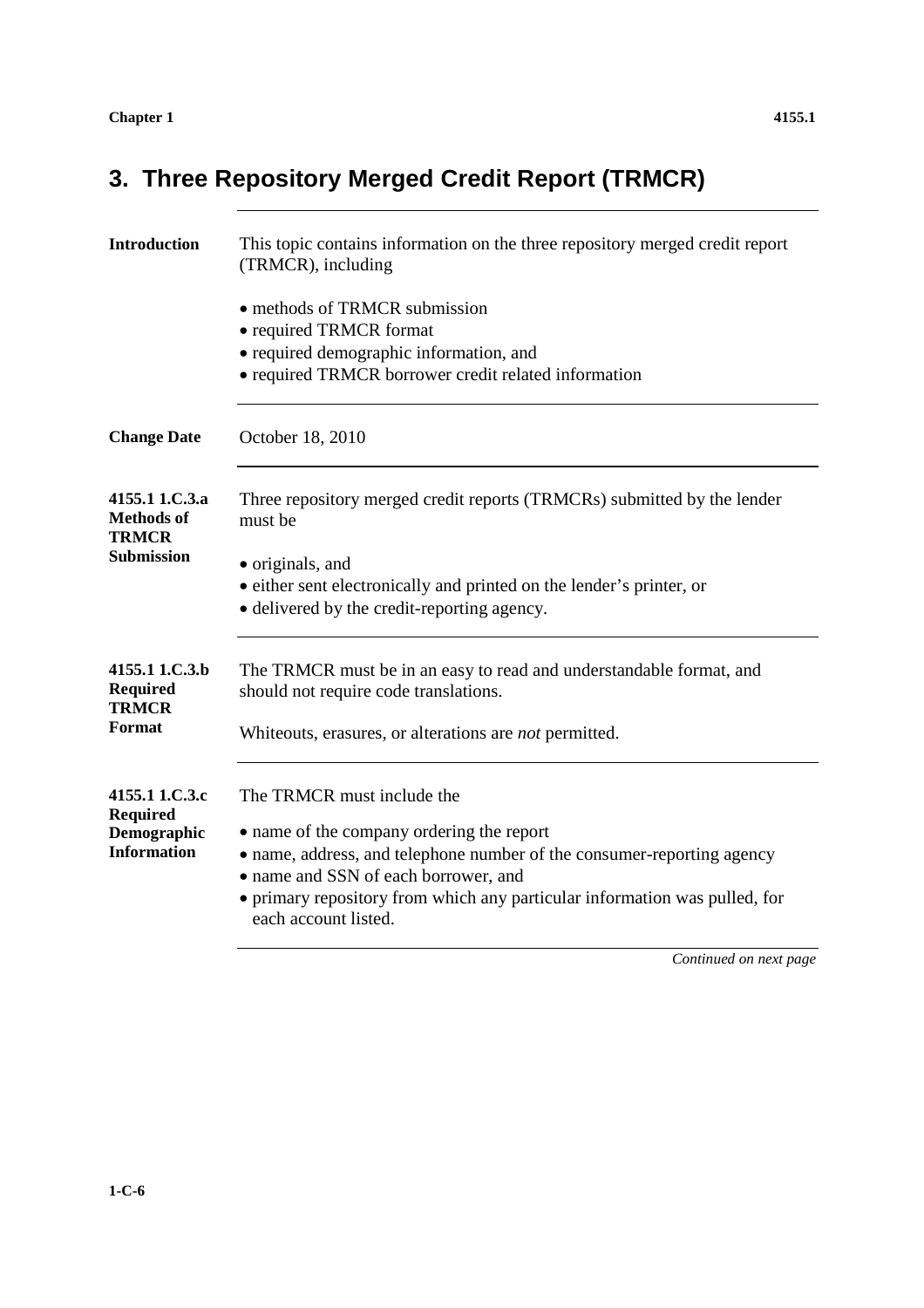### **3. Three Repository Merged Credit Report (TRMCR),** Continued

| 4155.1 1.C.3.d                    | The TRMCR must include                                                                                                                             |
|-----------------------------------|----------------------------------------------------------------------------------------------------------------------------------------------------|
| Required<br>TRMCR                 |                                                                                                                                                    |
|                                   | • all inquiries made within the last 90 days                                                                                                       |
| Borrower<br><b>Credit Related</b> | • all credit and legal information not considered obsolete under the Fair<br>Credit Reporting Act (FCRA), including information for the last seven |
| Information                       |                                                                                                                                                    |
|                                   | years regarding                                                                                                                                    |
|                                   | - bankruptcies                                                                                                                                     |
|                                   | $-$ judgments                                                                                                                                      |
|                                   | - lawsuits                                                                                                                                         |
|                                   | – foreclosures, and                                                                                                                                |
|                                   | - tax liens, and                                                                                                                                   |

- for each borrower debt listed, the
	- date the account was opened
	- high credit amount
	- required payment amount
	- unpaid balance, and
	- payment history.

#### *Notes*:

- A corrected credit report *must* supplement the TRMCR if the report *does not* verify legal actions such as bankruptcies, judgments, lawsuits, foreclosures, and tax liens.
- For any open debt listed on the loan application, but not referenced on the TRMCR, the lender must develop credit information separately.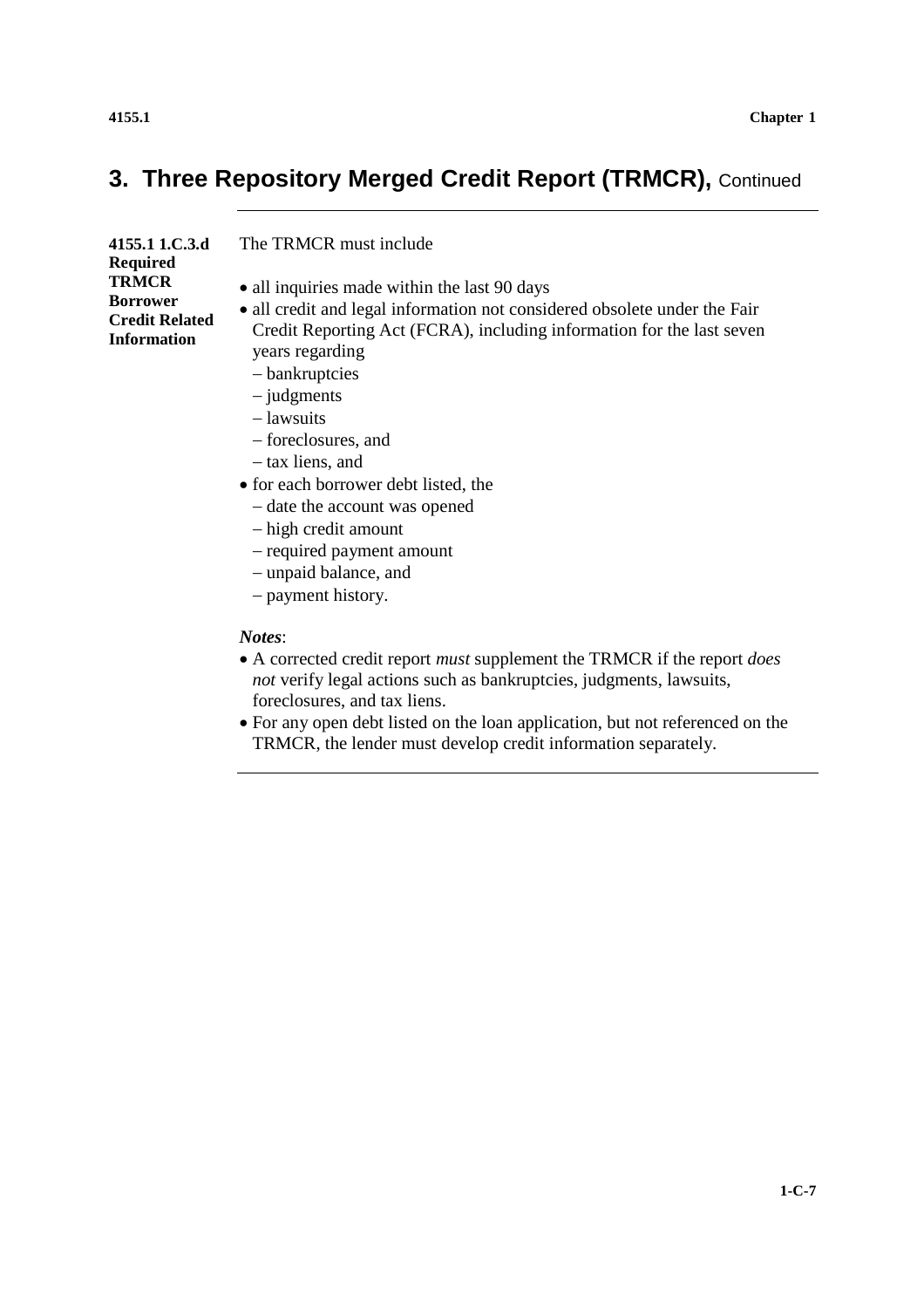## **4. Residential Mortgage Credit Report (RMCR)**

| <b>Introduction</b>                                                    | This topic contains information on the residential mortgage credit report<br>(RMCR), including<br>• when an RMCR is required, and<br>• required RMCR information.                                                                                                                                                                                                                                                                                                                                                                                                                       |
|------------------------------------------------------------------------|-----------------------------------------------------------------------------------------------------------------------------------------------------------------------------------------------------------------------------------------------------------------------------------------------------------------------------------------------------------------------------------------------------------------------------------------------------------------------------------------------------------------------------------------------------------------------------------------|
| <b>Change Date</b>                                                     | October 18, 2010                                                                                                                                                                                                                                                                                                                                                                                                                                                                                                                                                                        |
| 4155.1 1.C.4.a<br>When an<br><b>RMCRIS</b><br><b>Required</b>          | A residential mortgage credit report (RMCR) is required when the<br>• borrower disputes the ownership of accounts on the TRMCR borrower<br>claims that collections, judgments, or liens listed as open have been paid,<br>and documentation supporting his/her claim is not available<br>• borrower claims that certain debts on the TRMCR have different<br>balances/payments, and current statements less than 30 days old supporting<br>his/her claim are unavailable, or<br>• underwriter determines that it is more prudent to use an RMCR than a<br>TRMCR to underwrite the loan. |
| 4155.1 1.C.4.b<br><b>Required</b><br><b>RMCR</b><br><b>Information</b> | RMCRs must access at least two named repositories and meet all the<br>requirements for the TRMCR, as described in HUD 4155.1 1.C.5. In<br>addition, the RMCR must<br>• provide a detailed account of the borrower's employment history<br>• verify each borrower's current employment and income<br>• contain a statement attesting to the certification of employment for each<br>borrower and the date the information was verified, and<br>• include a check with the creditor within 90 days of the credit report for each<br>account with a balance.                               |
|                                                                        | Note: If the certification of employment is not obtained through an interview<br>with the borrower's employer, the credit-reporting agency must state the<br>reason for not completing this interview.                                                                                                                                                                                                                                                                                                                                                                                  |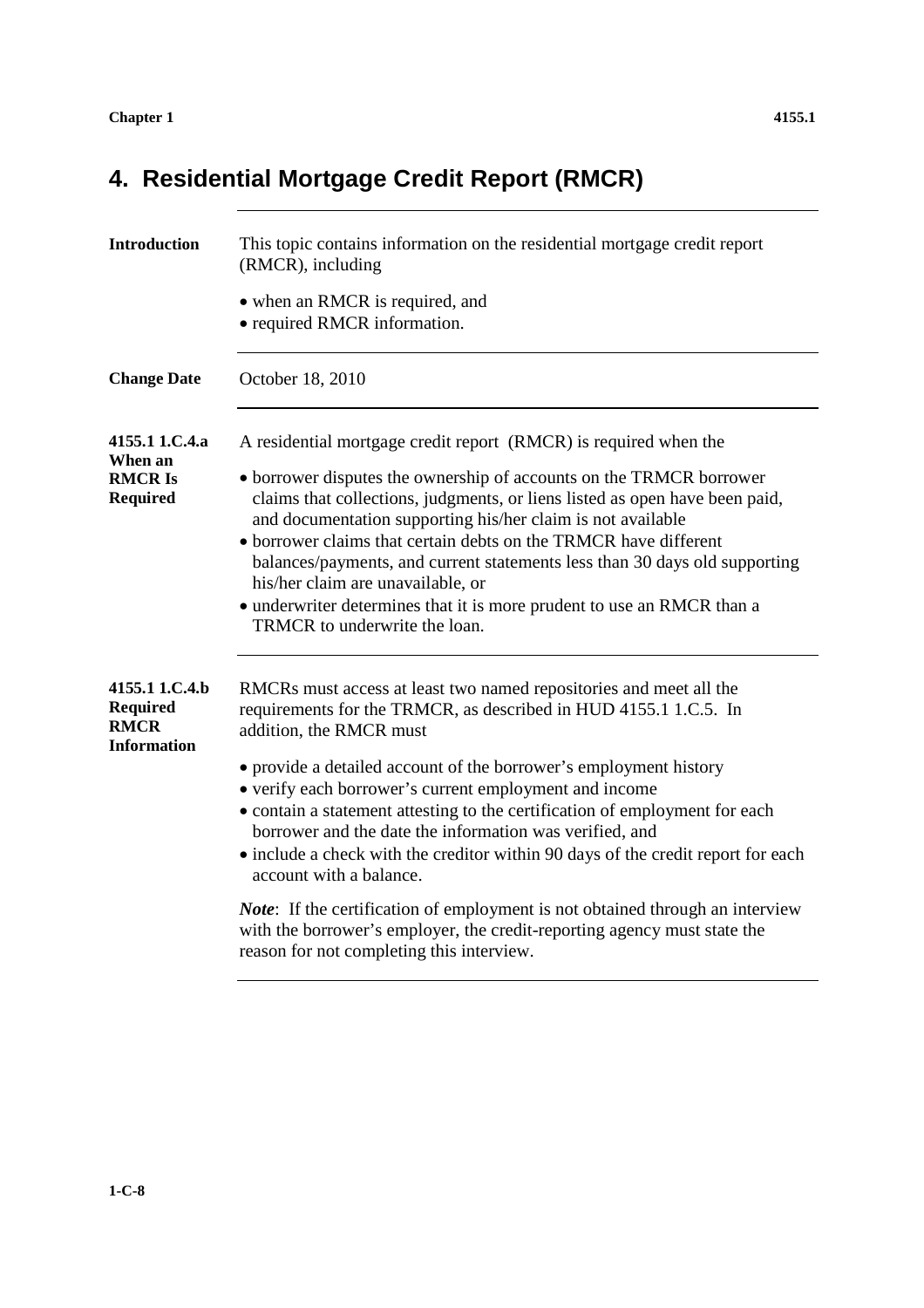## **5. Non-Traditional Credit Report (NTMCR) Requirements**

| <b>Introduction</b>                                                             | This topic contains information on non-traditional credit report requirements,<br>including                                                                                                                                                                                    |
|---------------------------------------------------------------------------------|--------------------------------------------------------------------------------------------------------------------------------------------------------------------------------------------------------------------------------------------------------------------------------|
|                                                                                 | • FHA preference for verification of non-traditional credit references<br>• the purpose of non-traditional credit reports (NTMCRs)<br>• the format for credit references on an NTMCR when use of an NTMCR is<br>not permitted<br>· insufficient credit report information, and |
|                                                                                 | • consideration of credit that requires periodic payments.                                                                                                                                                                                                                     |
| <b>Change Date</b>                                                              | October 18, 2010                                                                                                                                                                                                                                                               |
| 4155.1 1.C.5.a<br><b>FHA</b><br><b>Preference for</b><br><b>Verification of</b> | FHA prefers that all non-traditional credit references be verified by a credit<br>bureau and reported back to the lender as a non-traditional mortgage credit<br>report (NTMCR) in the same manner as traditional credit references.                                           |
| Non-traditional<br><b>Credit</b><br><b>References</b>                           | <i>Note</i> : Only if an NTMCR is impractical or such a service is unavailable may<br>a lender choose to obtain independent verification of trade references.                                                                                                                  |
|                                                                                 | <b>References:</b> For more information on                                                                                                                                                                                                                                     |
|                                                                                 | • verifying and documenting non-traditional credit providers, see HUD<br>4155.1 4.C.1.e, and                                                                                                                                                                                   |
|                                                                                 | • use of non-traditional credit reports provided by credit-reporting agencies,<br>see HUD 4155.1 4.C.1.f.                                                                                                                                                                      |
|                                                                                 |                                                                                                                                                                                                                                                                                |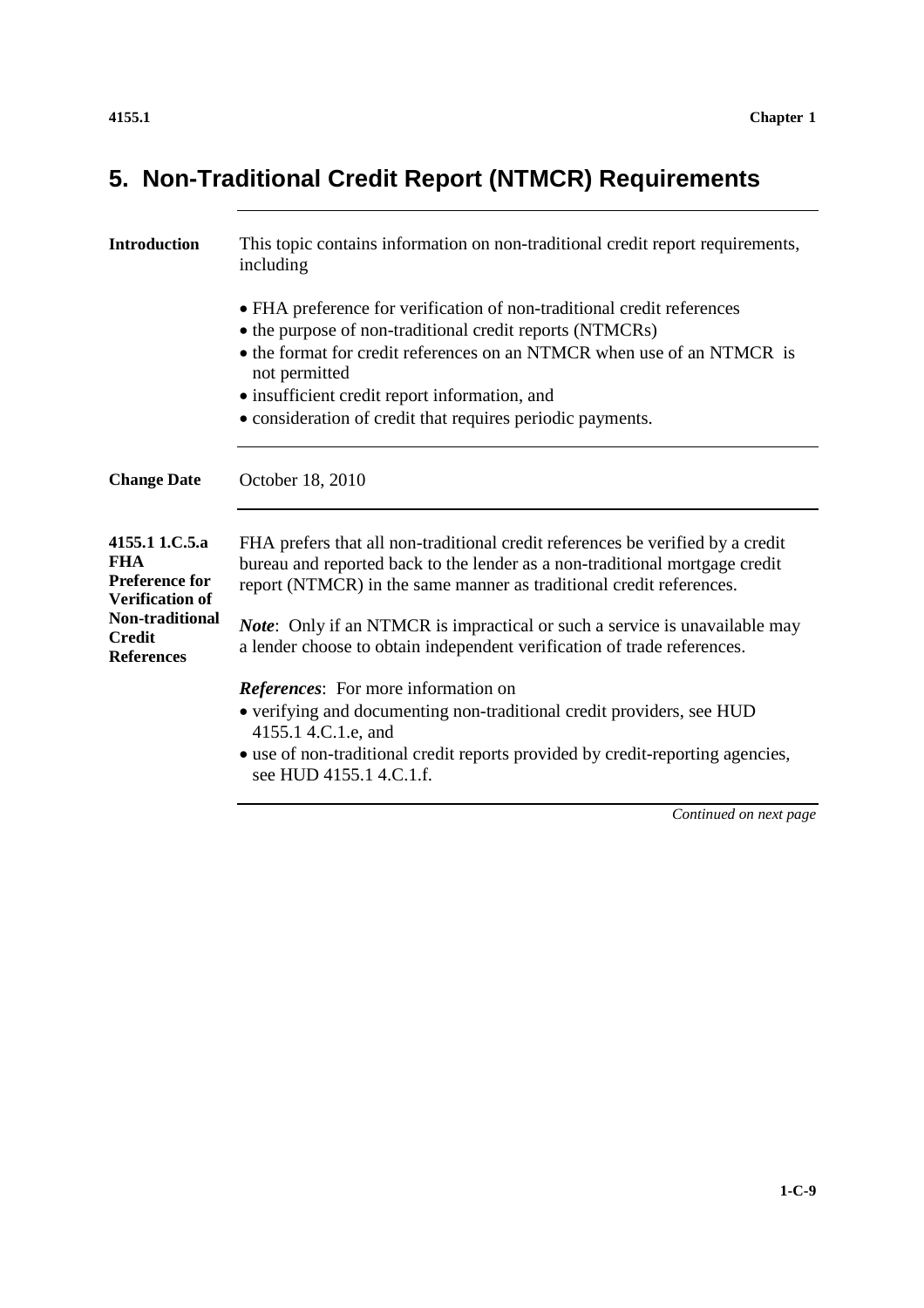### **5. Non-Traditional Credit Report (NTMCR) Requirements,**

**Continued** 

| 4155.1 1.C.5.b<br><b>Purpose of</b><br><b>NTMCRs</b>                         | NTMCRs are designed to assess the credit history of borrowers who do not<br>have the types of trade references that normally appear on a traditional credit<br>report. An NTMCR can be used as a                               |
|------------------------------------------------------------------------------|--------------------------------------------------------------------------------------------------------------------------------------------------------------------------------------------------------------------------------|
|                                                                              | • substitute for a TRMCR or an RMCR for a borrower without a credit<br>history with traditional credit grantors, or<br>• supplement to a traditional credit report that has an insufficient number of<br>trade items reported. |
|                                                                              | <b>Reference:</b> For more information on using an NTMCR as a supplement when<br>there is insufficient credit information, see HUD 4155.1 1.C.5.e                                                                              |
| 4155.1 1.C.5.c<br><b>Format</b> for<br><b>Credit</b><br><b>References on</b> | Trade references appearing on an NTMCR should be formatted in a similar<br>fashion to traditional references, and include the<br>• creditor's name                                                                             |
| an NTMCR                                                                     | • date of opening                                                                                                                                                                                                              |
|                                                                              | • high credit                                                                                                                                                                                                                  |
|                                                                              | • current status of the account                                                                                                                                                                                                |
|                                                                              | • required payment<br>• unpaid balance, and                                                                                                                                                                                    |
|                                                                              | • payment history in the delinquency categories (for example, $0x30$ , $0x60$ ,<br>and so on).                                                                                                                                 |
|                                                                              | <b>Note:</b> The report should not include subjective statements such as<br>"satisfactory" or "acceptable."                                                                                                                    |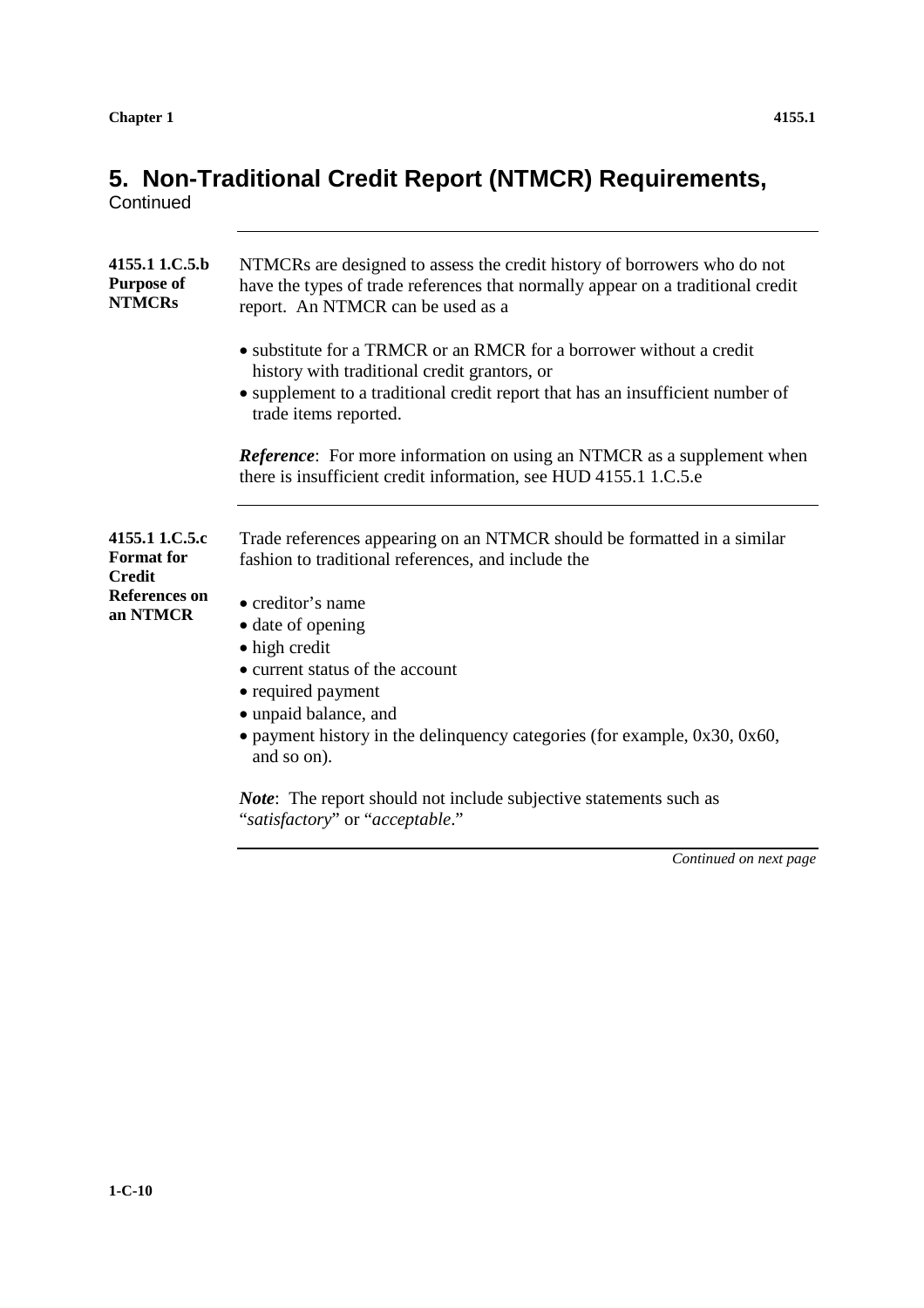# **5. Non-Traditional Credit Report (NTMCR) Requirements,**

**Continued** 

| 4155.1 1.C.5.d<br>When Use of an<br><b>NTMCR Is Not</b><br><b>Permitted</b> | An NTMCR <i>cannot</i> be used to<br>• enhance the credit history of a borrower with a poor payment record<br>• manufacture a credit report for a borrower without a verifiable credit<br>history, or<br>• offset derogatory references found in the borrower's traditional credit<br>report, such as collections and judgments. |
|-----------------------------------------------------------------------------|----------------------------------------------------------------------------------------------------------------------------------------------------------------------------------------------------------------------------------------------------------------------------------------------------------------------------------|
| 4155.1 1.C.5.e                                                              | A lender may use an NTMCR developed by a credit-reporting agency that                                                                                                                                                                                                                                                            |
| Use of an                                                                   | documents all non-traditional credit references when the information in the                                                                                                                                                                                                                                                      |
| <b>NTMCR When</b>                                                           | standard credit report is not sufficient to make a prudent underwriting                                                                                                                                                                                                                                                          |
| <b>There Is</b>                                                             | decision.                                                                                                                                                                                                                                                                                                                        |
| <b>Insufficient</b>                                                         | If an NTMCR is not available, the lender must develop its own non-                                                                                                                                                                                                                                                               |
| <b>Credit Report</b>                                                        | traditional credit history consistent with the traditional credit report                                                                                                                                                                                                                                                         |
| <b>Information</b>                                                          | requirements described in HUD 4155.1 1.C.3.                                                                                                                                                                                                                                                                                      |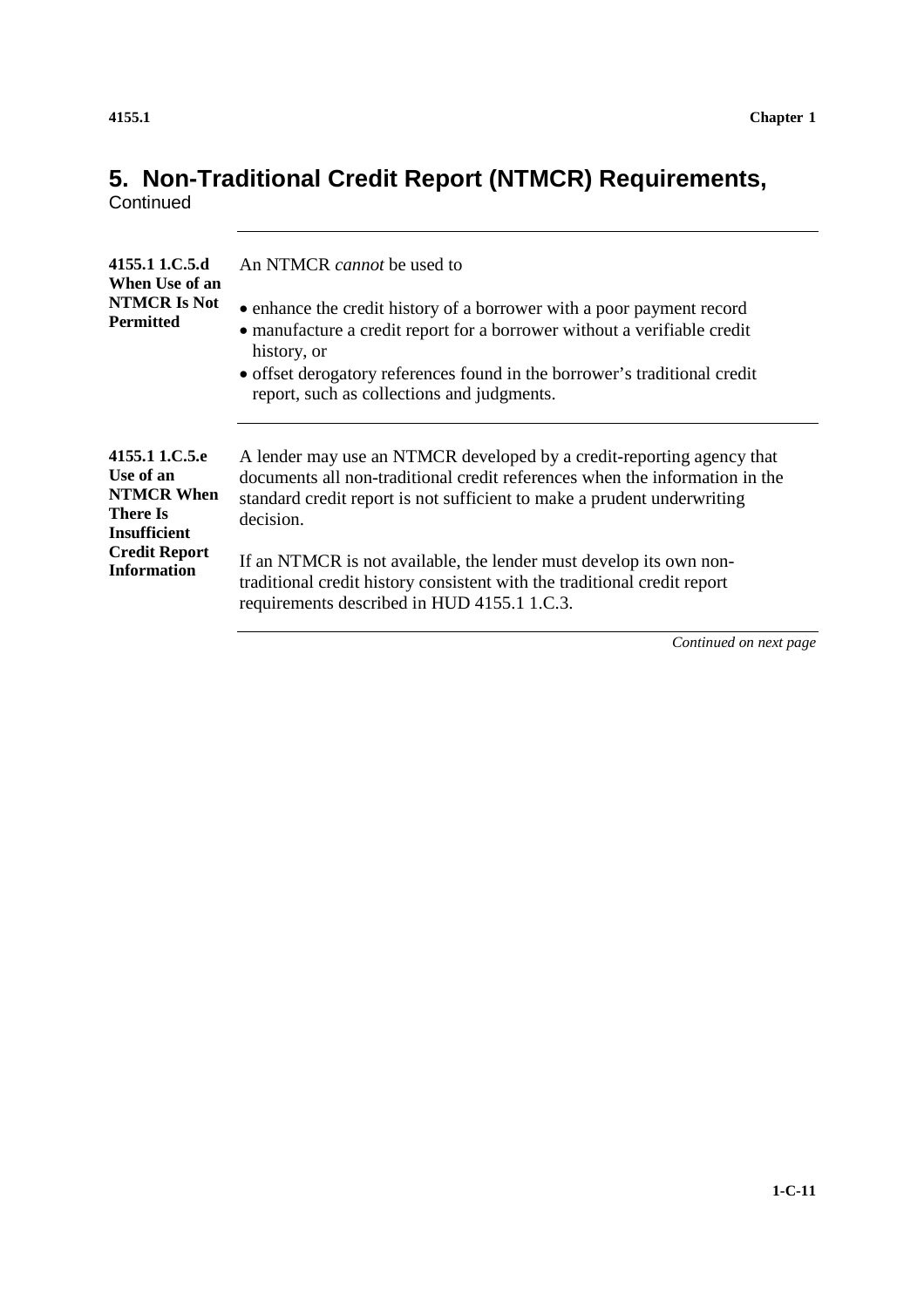## **5. Non-Traditional Credit Report (NTMCR) Requirements,**

**Continued** 

| 4155.1 1.C.5.f        |
|-----------------------|
| <b>Guidelines for</b> |
| <b>Determining</b>    |
| That a                |
| <b>Borrower Has</b>   |
| <b>Sufficient</b>     |
| <b>Credit</b>         |
| <b>References</b>     |
|                       |

In order for the underwriter to determine that a borrower has sufficient credit references to help evaluate bill paying habits, the credit history must

- include three credit references, including at least one from Group I (below), and
- exhaust all Group I references prior to considering Group II for eligibility purposes, as Group I is considered more indicative of a borrower's future payment performance.

The table below lists the Group I and Group II categories of credit references the underwriter can use to determine if a borrower has a sufficient credit history.

| <b>Group Number</b> | <b>Types of Credit References</b>                                                                                                                                                                                                                                                                   |
|---------------------|-----------------------------------------------------------------------------------------------------------------------------------------------------------------------------------------------------------------------------------------------------------------------------------------------------|
| Group I             | • Rental housing payments (subject to independent<br>verification if the borrower is a renter)<br>• Utility company reference (if not included in the<br>rental housing payment), including<br>– gas<br>– electricity<br>- water<br>- land-line home telephone service, and<br>$-\text{cable TV}$ . |
|                     | <i>Note</i> : If the borrower is renting from a family<br>member, the lender should request independent<br>documents to prove regularity of payments, such as<br>cancelled checks.                                                                                                                  |